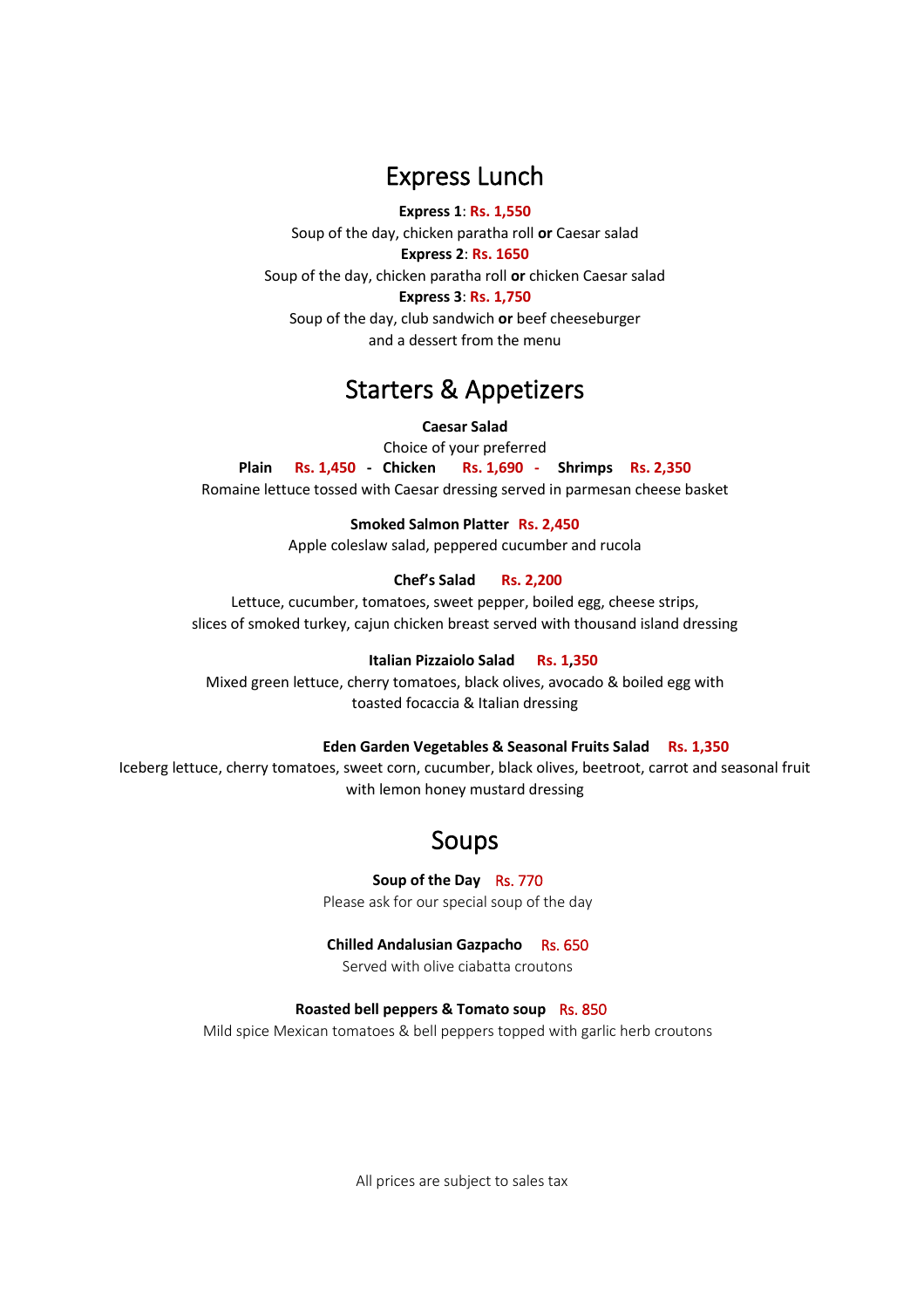## Serena Club Sandwich Rs. 1,750

White or Brown Toasted Bread:

Grilled chicken, turkey bacon, fried egg, cheddar cheese, tomato and crispy lettuce served with potato crisps

### Open-Face Trio Rs. 1,750

#### Multigrain or White Toasted Bread:

Philadelphia cheese, smoked salmon, caper dill lemon and honey mustard dressing, cherry tomato and avocado

Chicken Paratha Roll Rs. 1,250

Grilled chicken in a flaky paratha bread with garlic mayo

#### Beef Bihari Rs. 1,400

Grilled beef rolled in flaky paratha bread with garlic mayo, served with mint and tamarind sauce

| <b>Beef Fillet Burger</b> | Rs. 1,650 |
|---------------------------|-----------|
| or                        |           |
| with Cheese               | Rs. 1,900 |
|                           |           |

Grilled Chicken Burger Rs. 1,550

# Continental Dishes

All dishes served with crispy fries or potato wedges, roasted seasonal vegetables and tomato creole sauce

| Lamb Chops (Local)                       | Rs. 2,750 |  |
|------------------------------------------|-----------|--|
| Lamb Chops (Imported)                    | Rs.6,550  |  |
| Chicken Parmesan                         | Rs. 2,050 |  |
| Beef Piccata Milanese style<br>Rs. 2.050 |           |  |
| <b>Fillet of Red Snapper</b>             | Rs. 2,700 |  |
| <b>Fillet of Salmon</b>                  | Rs. 3,500 |  |
| Prawns Rs. 3,400                         |           |  |

# Pakistani Dishes

All dishes served with steamed white rice

#### Chicken Karahi Rs. 1,450

Boneless chicken cubes in a mild Pakistani curry, topped with butter and yoghurt

### Mutton Karahi Rs. 1,750

Boneless mutton cubes in a mild Pakistani curry, topped with butter and yoghurt

#### Chicken Biryani Rs. 1,350

Traditional aromatic Pakistani basmati rice with cardamom and cinnamon

#### Mutton Biryani Rs. 1,650

Traditional aromatic Pakistani basmati rice with cardamom and cinnamon

#### Chicken Qorma Badami Rs. 1,290

Chicken pieces cooked in yoghurt and brown onions with traditional spices & almonds

## Palak Paneer Rs. 1,150

Spinach cooked in Pakistani spices with homemade cottage cheese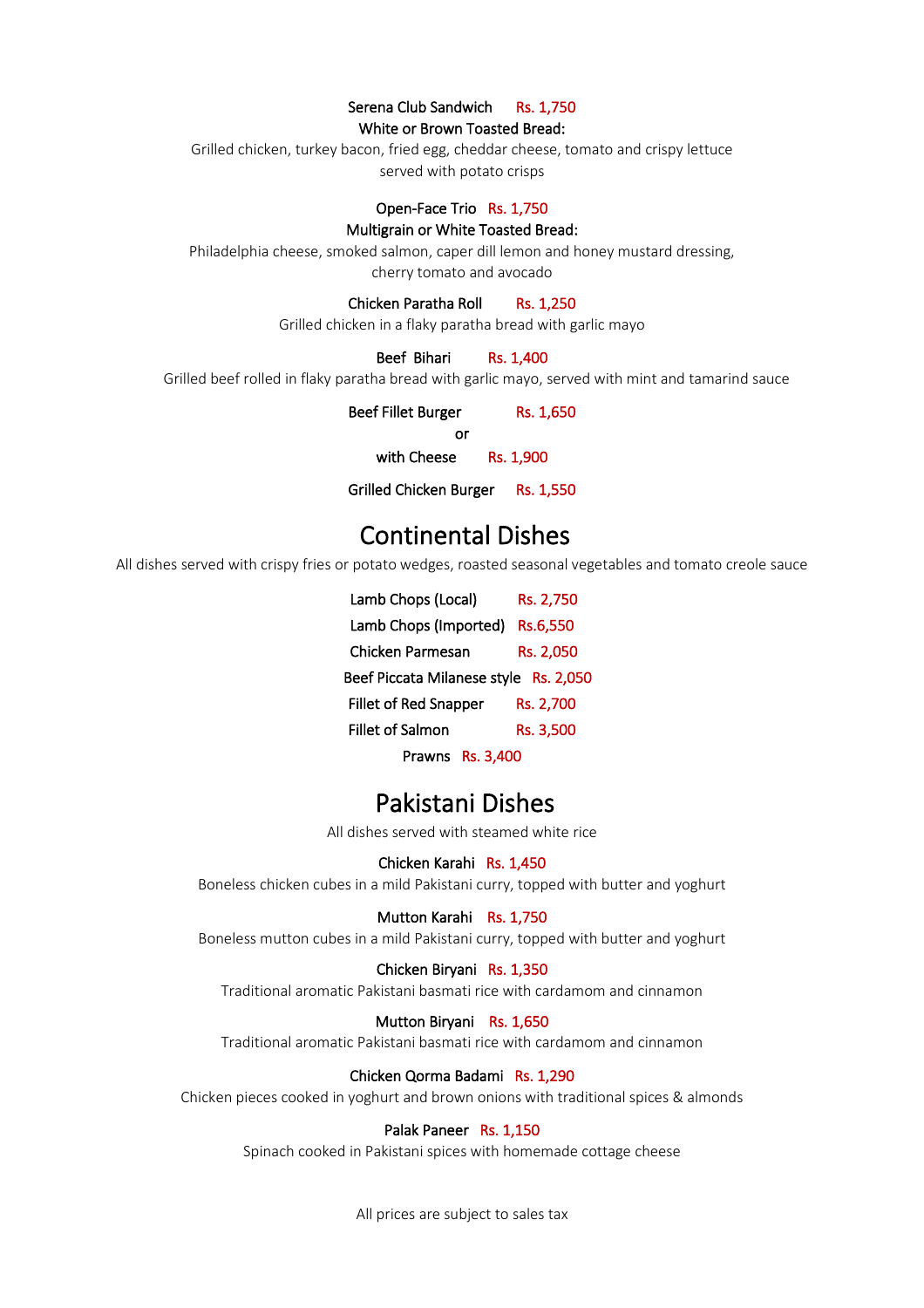# Pizzas

# Chicken Tikka Rs. 1,450

Tender pieces of chicken in a spice yoghurt marinade, cooked in a tandoor (clay) oven

# Margherita (V) Rs. 1,150

Oregano and fresh basil

# Calzone Rs. 1,500

Grilled chicken, mushrooms, olives, sweet corn, mixed bell peppers & pineapple

# Pasta

# Lasagna al Forno Rs. 1,450

Hearty and delicious classic lasagna bolognese oven gratinated

# Penne Arrabiata Rs. 1,300

Penne pasta cooked in spicy tomato sauce with garlic & fresh basil served with fresh parmesan cheese

# Fattuccine Pasta Rs. 1,750

Fattuccine pasta tossed with garlic, chicken basil & coriander pesto & parmesan cheese

Saffron Risotto Rs. 1,650

Risotto cooked in saffron, chicken, olives and mushroom

# Sweets

New York Cheese Cake Rs. 550 Served with mango coulis

Delice Mango Parfait Rs. 570

Lemon & Lime Meringue Pie Rs. 590

Chocolate & Praline Mille-Feuille Rs. 650

Rustic Apple Tart Rs. 450

Fresh Fruit Platter Rs. 800

A variety of seasonal fresh fruits.

# Delicious homemade Ice cream and sorbets:

Please ask the order-taker for available flavors

Per Scoop Rs. 350

served with your choice of sauce (chocolate or vanilla)